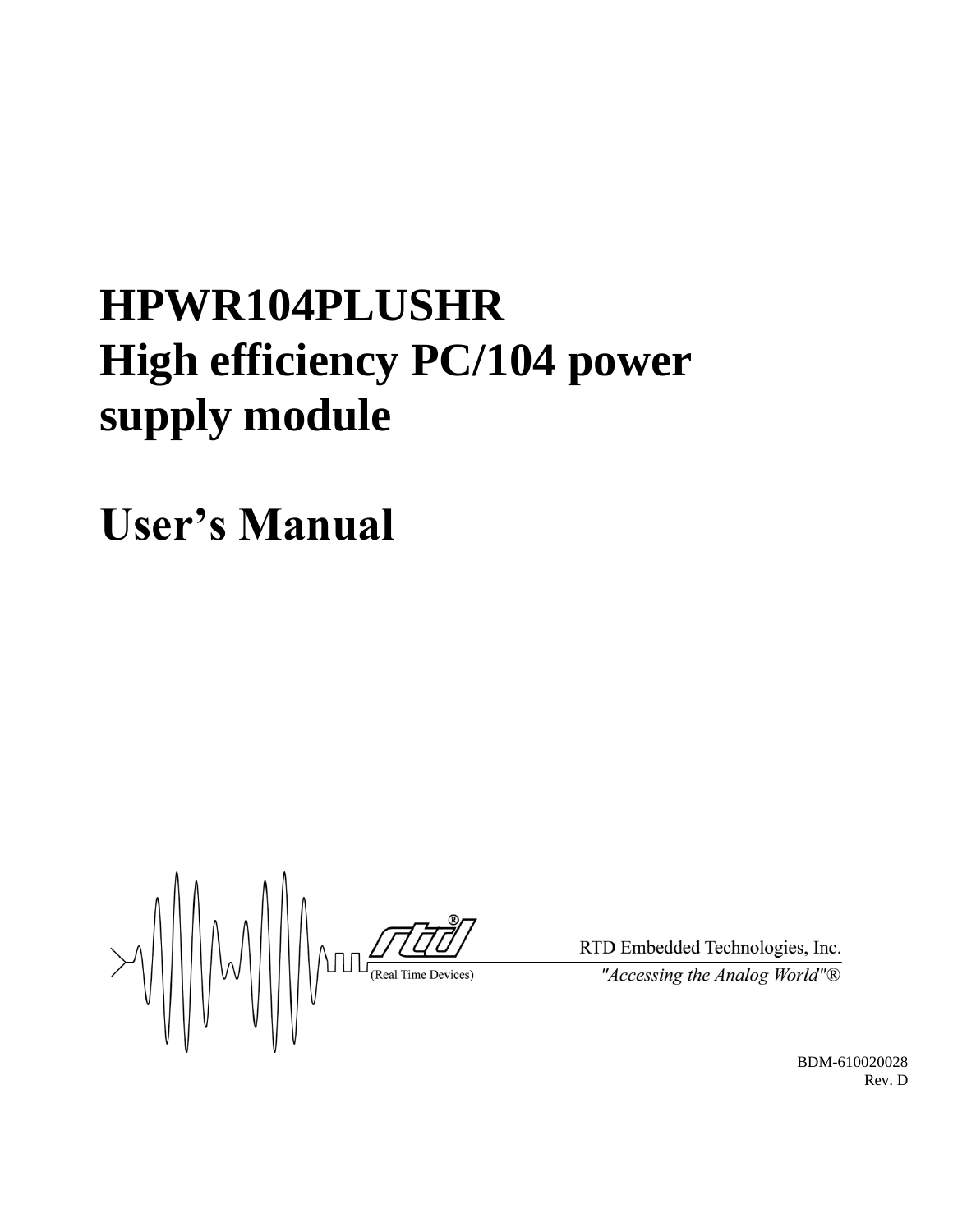## **HPWR104PLUSHR Power supply module User's Manual**



**RTD Embedded Technologies, Inc.** 103 Innovation Blvd. State College, PA 16803-0906

> Phone: +1-814-234-8087 FAX: +1-814-234-5218

E-mail sales@rtd.com techsupport@rtd.com

web site http://www.rtd.com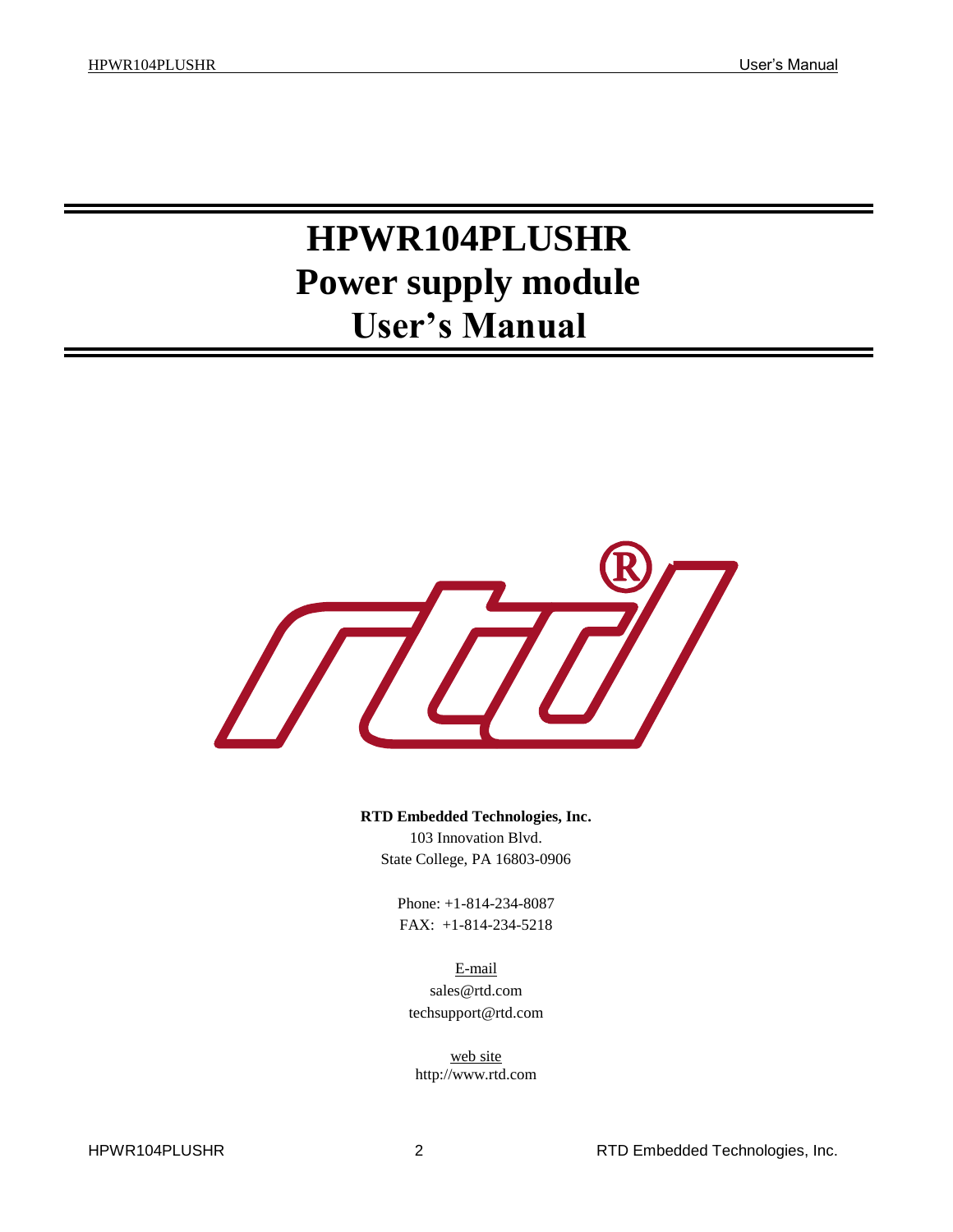#### Revision History

| 24/01/2003<br>05/05/2003 | Release 1.0<br>Small corrections, preliminary removed<br>-5V added |
|--------------------------|--------------------------------------------------------------------|
| Rev A                    | Complete board redesign                                            |
| Rev B                    | Removed "isolated"                                                 |
| Rev C                    | Removed statement about no electrolytic capacitors                 |
| Rev D                    | Add dimensional drawing (Figure 3)                                 |

Published by:

RTD Embedded Technologies, Inc. 103 Innovation Blvd. State College, PA 16803-0906

Copyright 1999, 2002, 2003 2004 by RTD Embedded Technologies, Inc. All rights reserved Printed in U.S.A.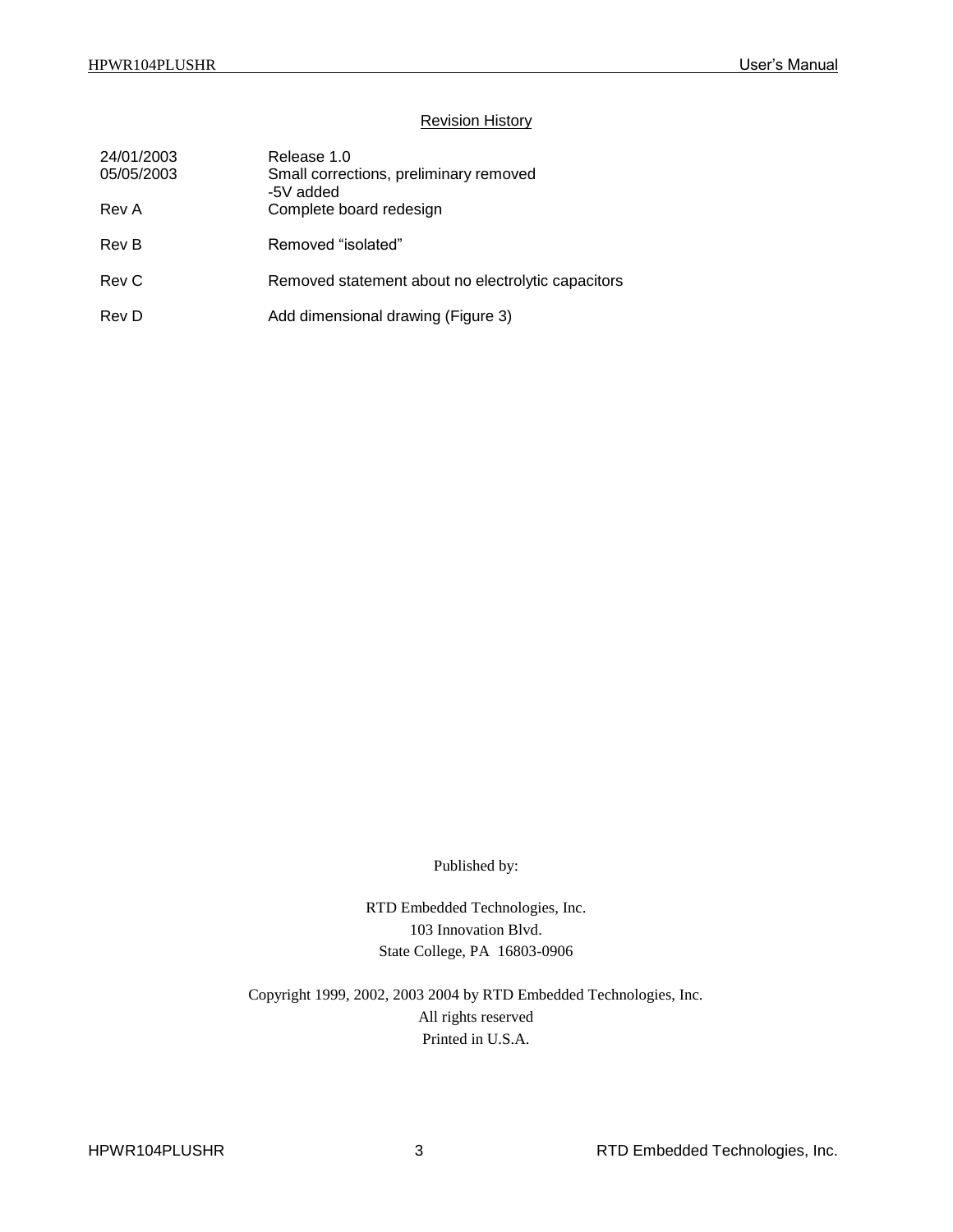The RTD Logo is a registered trademark of RTD Embedded Technologies. cpuModule and utilityModule are trademarks of RTD Embedded Technologies. PC/XT, PC/AT and IBM are trademarks of International Business Machines Inc. MS-DOS, Windows, Windows 95, Windows 98 and Windows NT are trademarks of Microsoft Corp. PC/104 is a registered trademark of PC/104 Consortium. All other trademarks appearing in this document are the property of their respective owners.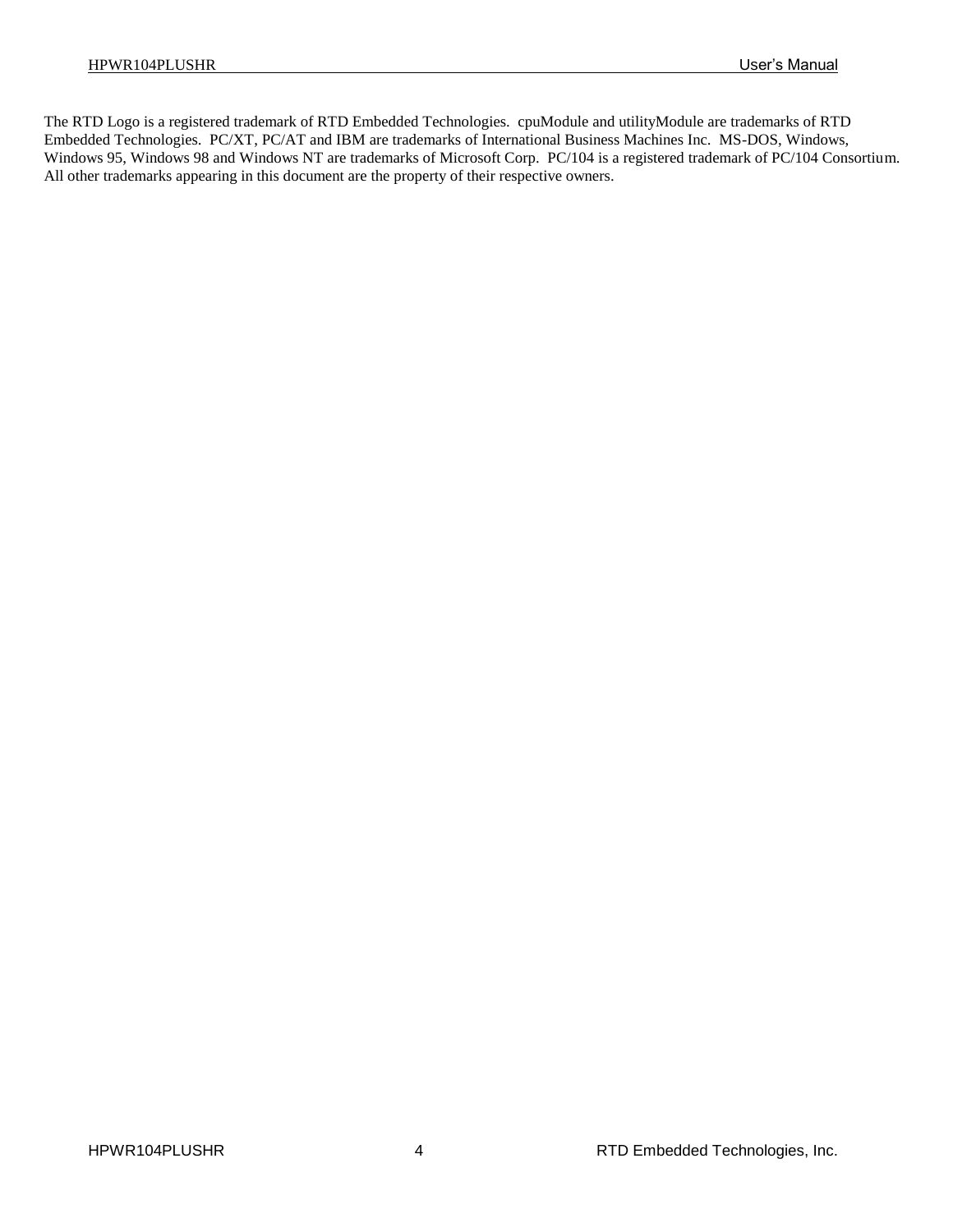## **Table of Contents**

| <b>CHAPTER 5</b> |  |
|------------------|--|
|                  |  |
|                  |  |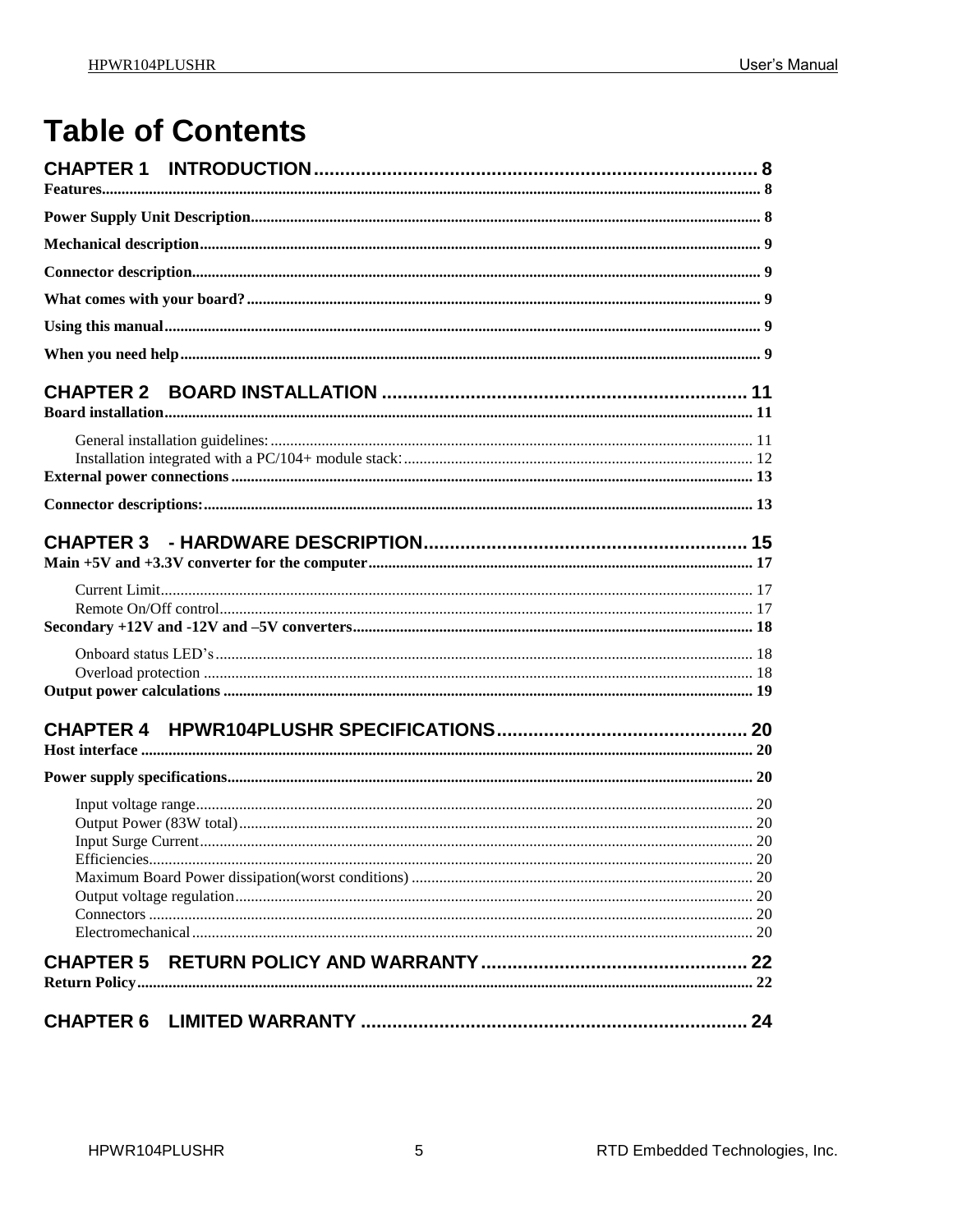| Figure 1: HPWR104PLUSHR powering an RTD PC/104+ cpuModule stack             |    |
|-----------------------------------------------------------------------------|----|
| Figure 2: HPWR104PLUSHR power supply power connections                      |    |
| Figure 3: HPWR104PLUSHR Dimensional Drawing                                 | 14 |
| Figure 4: Block diagram of the HPWR104PLUSHR, -5V linear regulator omitted. |    |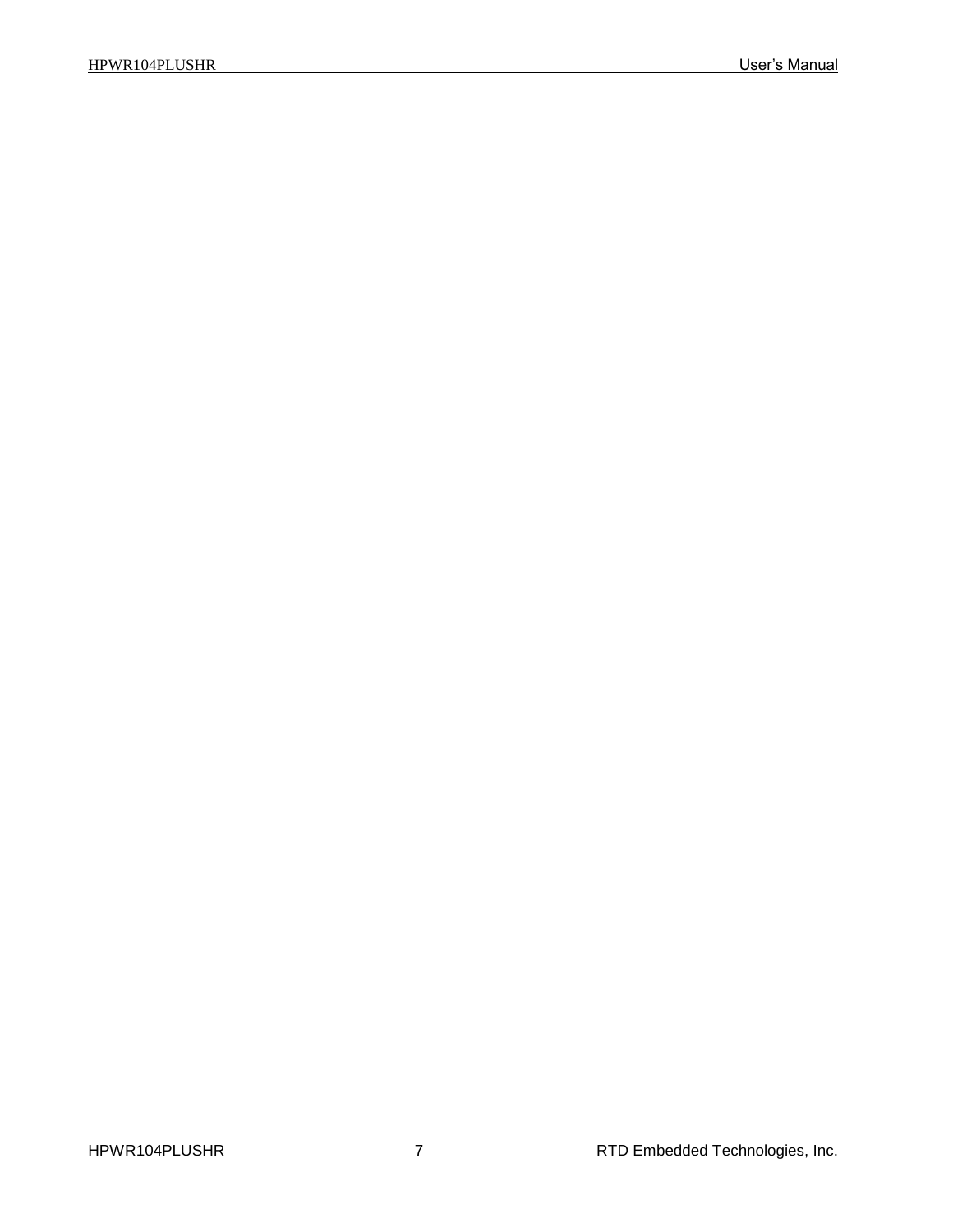## <span id="page-7-0"></span>**Chapter 1 INTRODUCTION**

This user's manual describes the operation of the HPWR104PLUSHR power supply unit for automotive and industrial applications.

## <span id="page-7-1"></span>*Features*

Some of the key features of the HPWR104PLUSHR include:

- Wide input voltage range 8-32 V DC (36V absolute max)
- No heat sink required with natural convection cooling,
- 83W total output power guaranteed *with adequate cooling*,
- Up to 90 % efficiency
- Dual phase construction to all but eliminate input ripple current and improve step response
- Synchronized supplies eliminate noisy beat frequencies and reduce switching stresses
- Outputs continuous short circuit protected
- Remote ON/OFF operation
- HPWR104PLUSHR outputs +3.3V, +5V, +12V, -12V, -5V
- Four status LED's
- Fully PC/104+ compliant
- **Operating temperature range -40 to +85 C**

The following paragraphs briefly describe the major features of the HPWR104PLUSHR. A more detailed discussion is included in Chapter 3 (Hardware description). The board installation is described in Chapter 2 (Board Installation).

## <span id="page-7-2"></span>*Power Supply Unit Description*

The HPWR104PLUSHR power supply unit offers a complete reliable power subsystem for your sophisticated computer and peripherals. To improve reliability in noisy environments, the HPWR104PLUSHR is designed using protection devices against over voltages, noise spikes and reverse input voltage. The output current of the +5V and the +3.3V converter is limited to 10A. These features allow reliable system operation in distributed industrial installations.

The +5V and the +3.3V computer power supplies are designed using high efficiency switching regulators providing high output current (10A) with efficiency as high as (90 %) under all conditions. The secondary peripheral power supplies are designed using +12V and -12V converters that are supplied by the +5V DC/DC converter. Low component count and extensive use of SMD technology ensures low weight and reliable operation. Special care has been taken to reduce radiated and conducted emissions. Optimized multi-phase circuit layout ensures good EMI immunity over the operating temperature range under all loads.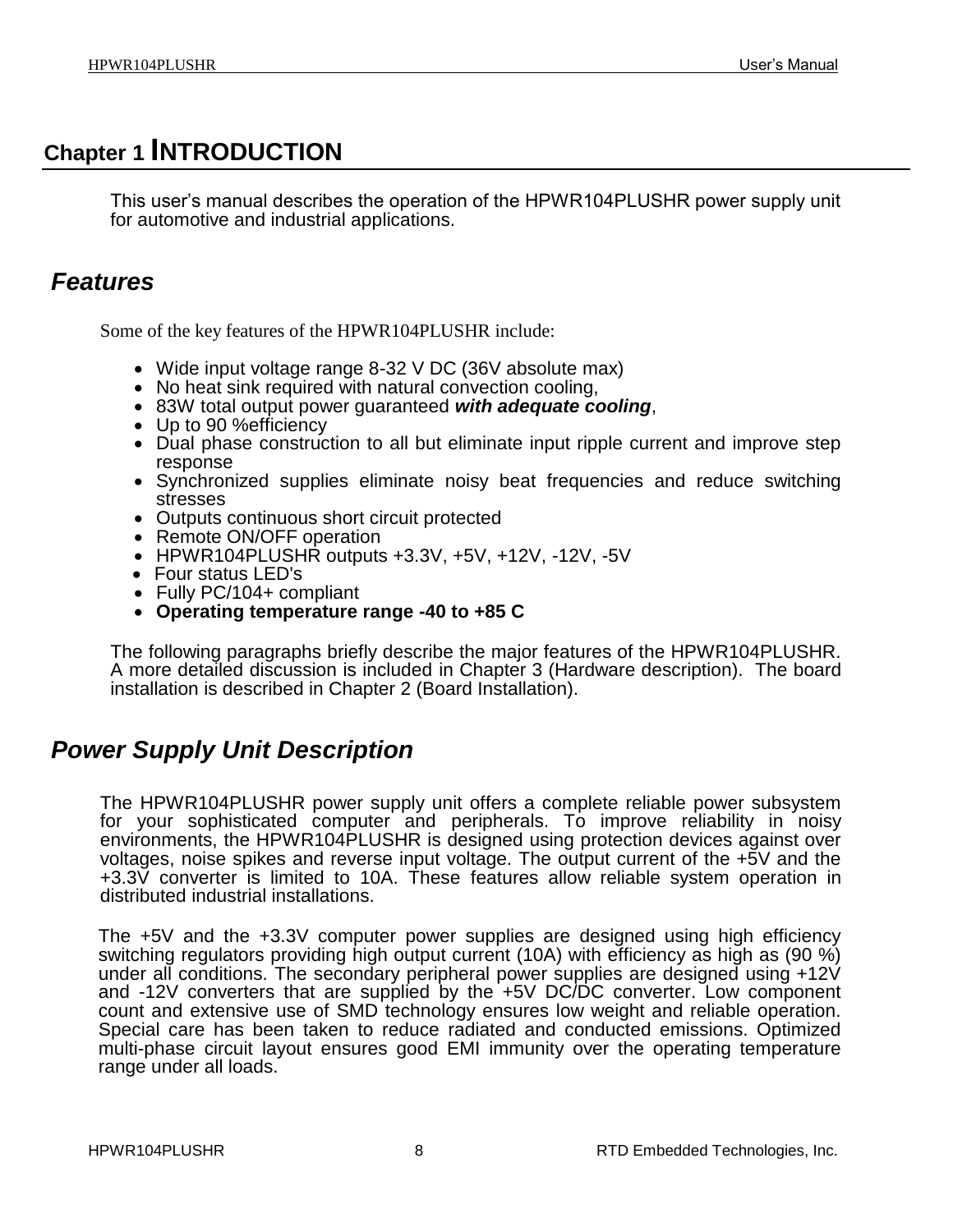The HPWR104PLUSHR can be "switched off" from a remote source. If this switch (jumper) is closed the power supply will become inactive while still powered.

### <span id="page-8-0"></span>*Mechanical description*

The HPWR104PLUSHR is designed on a PC/104+ form factor. An easy mechanical interface to both PC/104+ and EBX systems can be achieved. Stack your HPWR104PLUSHR directly on a PC/104+ compliant computer using the onboard mounting holes. Care must be taken to ensure adequate heat dissipation from the board in high output power installations.

### <span id="page-8-1"></span>*Connector description*

The power connections are made using "cable plug" type terminal blocks. This enables removing connections from the board without opening the cables from the terminal blocks. The IDAN-HPWR104PLUSHR boards always feature screw terminal blocks for inter-frame wiring.

## <span id="page-8-2"></span>*What comes with your board?*

Your HPWR104PLUSHR package contains the following items:

- HPWR104PLUSHR board with mating connectors for power connections
- User's manual

If any item is missing or damaged, please call RTD Embedded Technologies, Inc.customer service department at the following number: (814) 234-8087.

## <span id="page-8-3"></span>*Using this manual*

This manual is intended to help you install your new HPWR104PLUSHR module and get it working quickly, while also providing enough detail about the board and it's functions so that you can enjoy maximum use of it's features even in the most demanding applications.

## <span id="page-8-4"></span>*When you need help*

This manual will provide you with enough information to fully utilize all the features on this board. If you have any problems installing or using this board, contact our Technical Support Department (814) 234-8087. Alternatively, send a FAX to (814) 234-5218 or Email to techsupport@rtd.com. When sending a FAX or Email request please include the following information: Your company's name and address, your name, your telephone number, and a brief description of your questions.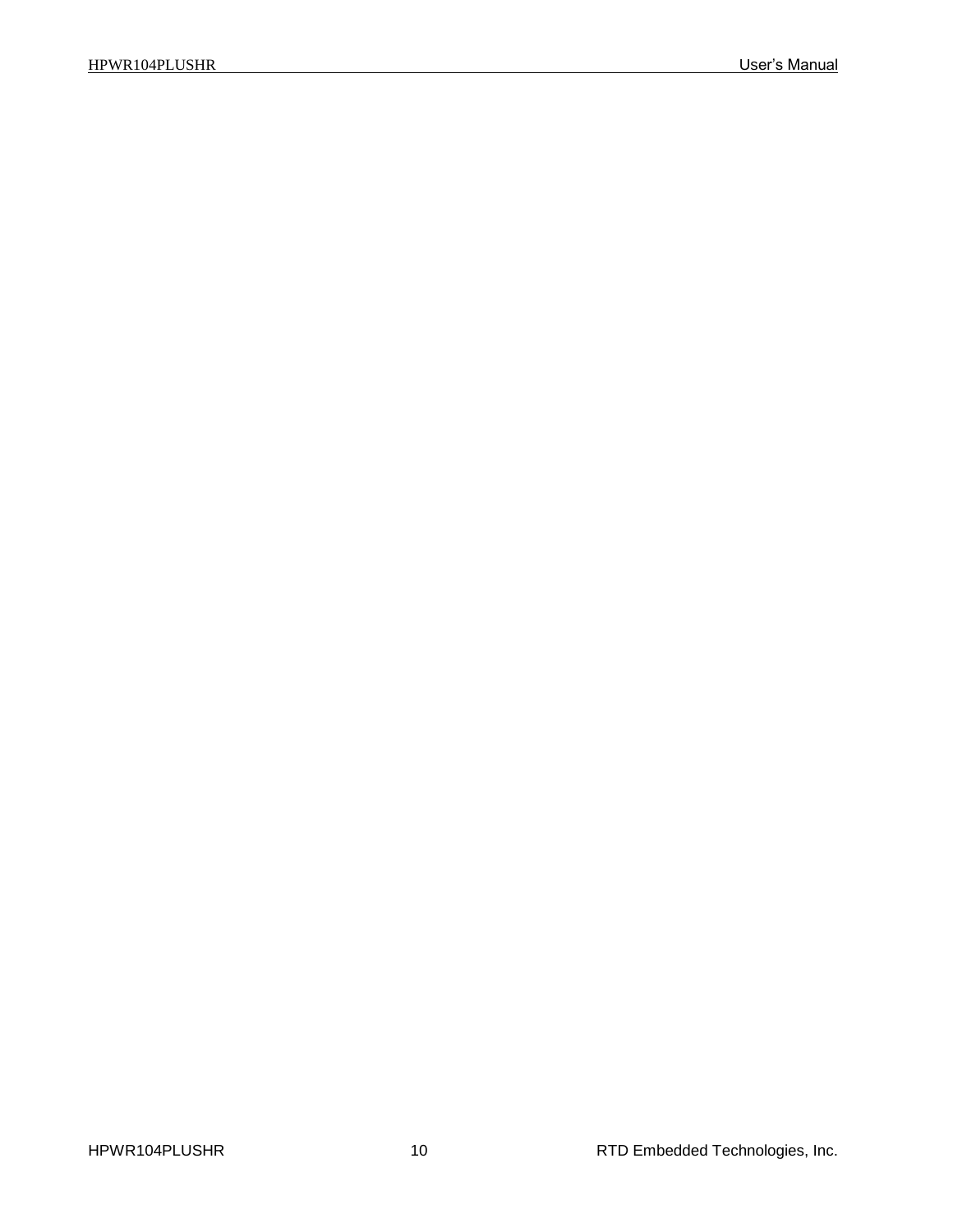## <span id="page-10-0"></span>**Chapter 2 BOARD INSTALLATION**

The HPWR104PLUSHR power supply module is very easy to connect to your industrial or automotive control system. Direct interface to PC/104+ systems as well as EBX size boards is achieved. This chapter tells you step-by-step how to install your HPWR104PLUSHR into your system.

### <span id="page-10-1"></span>*Board installation*

Keep your board in its antistatic bag until you are ready to install it to your system! When removing it from the bag, hold the board at the edges and do not touch the components or connectors. Please handle the board in an antistatic environment and use a **grounded** workbench for testing and handling of your hardware. Before installing the board in your computer, check the power cabling. Failure to do so may cause the power supply unit to malfunction or even cause permanent damage.

### <span id="page-10-2"></span>**General installation guidelines:**

- Touch the grounded metal housing of your computer to discharge any antistatic buildup and then remove the board from its antistatic bag.
- Hold the board by the edges and install it in an enclosure or place it on the table on an antistatic surface.
- Install your board in your system, and wire the power supply correctly.
- Failure to do so may cause the power supply unit to malfunction or even cause permanent damage to the device.
- Check all wiring connections once and then once more again.
- Check the input power to the board is in the range of 10 to 40V DC
- Apply power to your HPWR104PLUSHR, and make sure the diagnostic LED's indicate correct operation.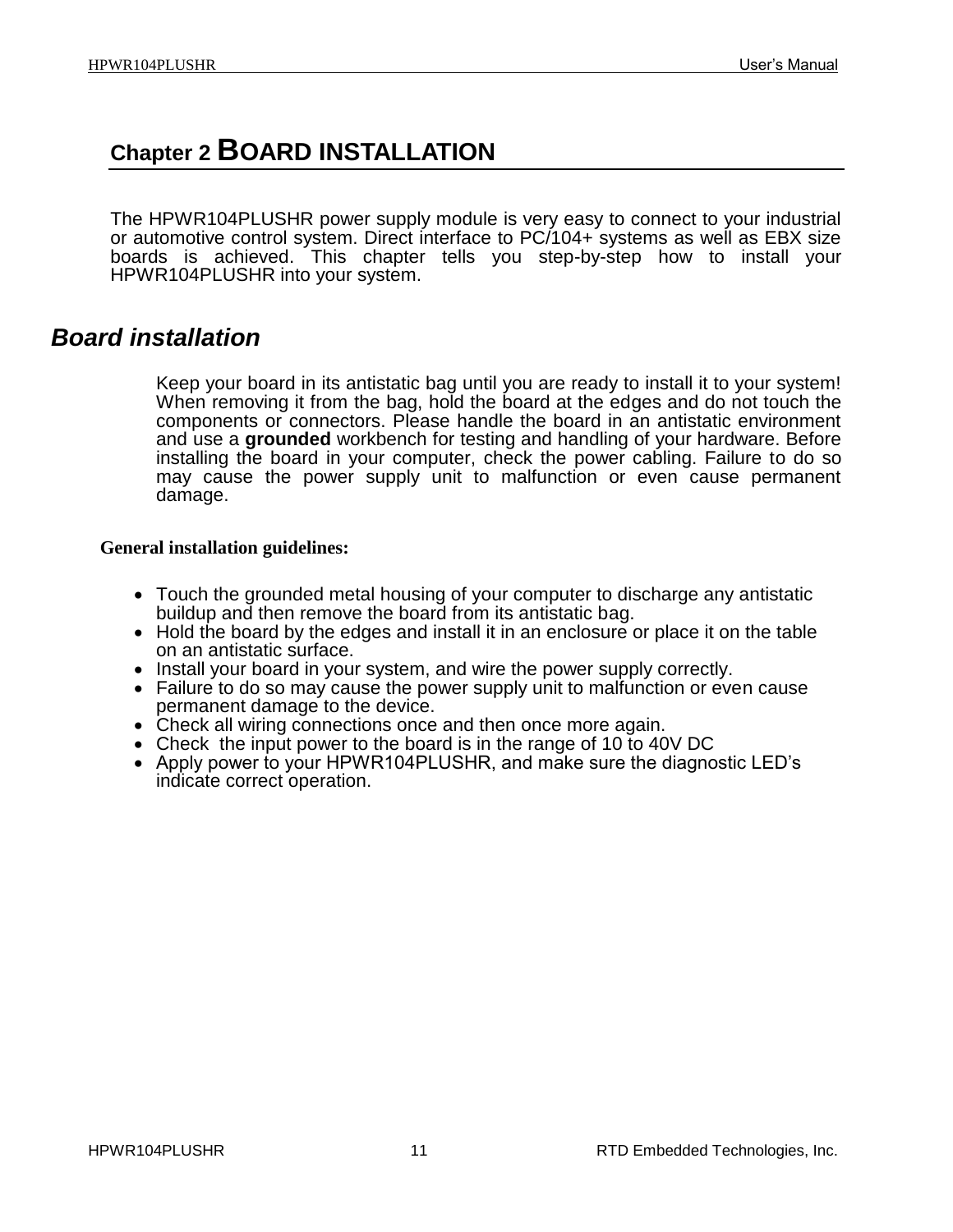#### <span id="page-11-0"></span>**Installation integrated with a PC/104+ module stack:**

• Secure the four PC/104+ installation holes with standoffs. Connect the board to the power supply using the power interface connectors.



**Figure 1: HPWR104PLUSHR powering an RTD PC/104+ cpuModule stack**

<span id="page-11-1"></span>Note: For full output power performance, install your HPWR104PLUSHR at the top of your PC/104+ system and make sure adequate cooling is provided. You may increase airflow with the EFAN104 fan module available from RTD Embedded Technologies, Inc..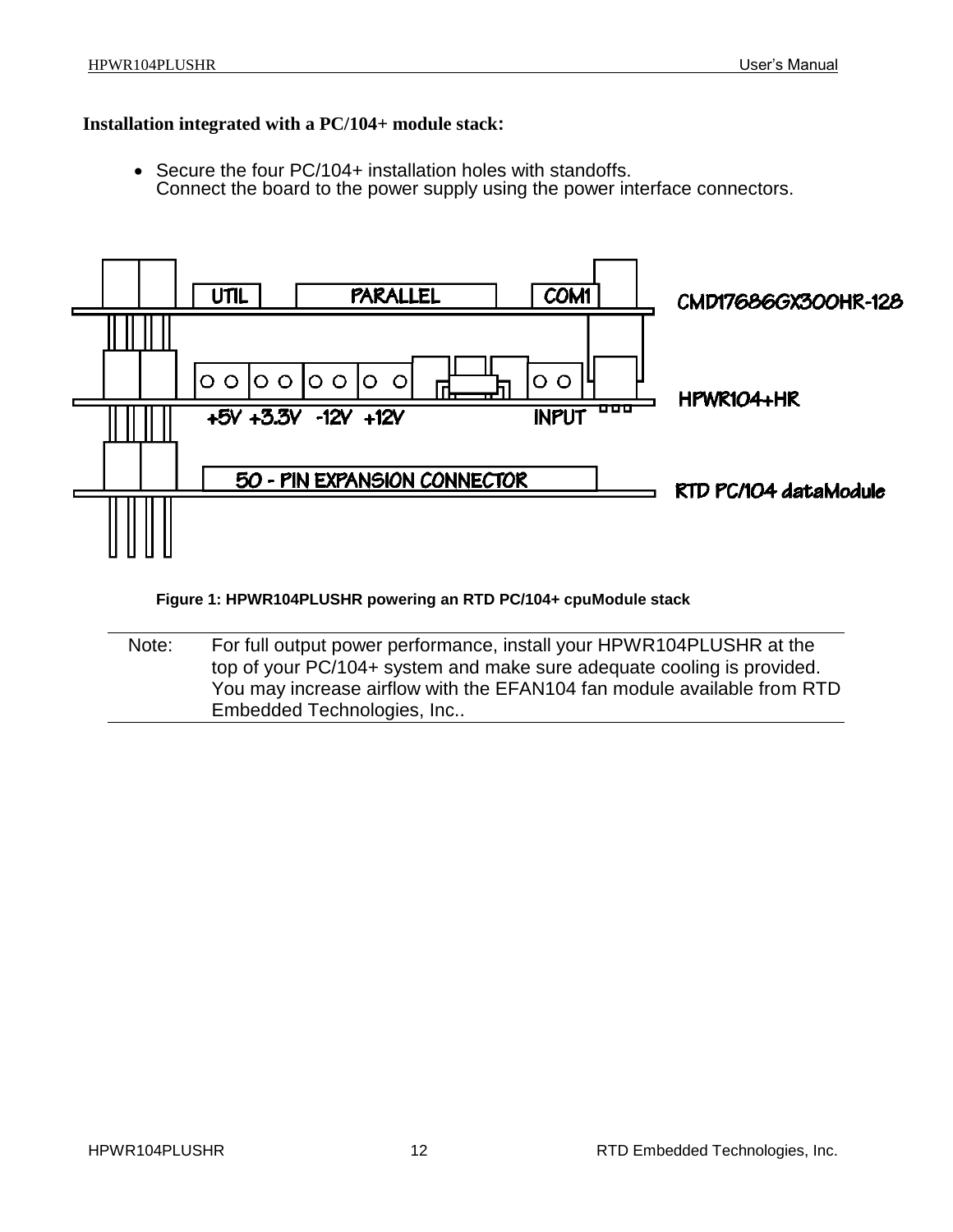## <span id="page-12-0"></span>*External power connections*

The illustration 2-2 below indicates the input and output power connections of the HPWR104PLUSHR



**Figure 2: HPWR104PLUSHR power supply power connections**

## <span id="page-12-2"></span><span id="page-12-1"></span>*Connector descriptions:*

- *TB1***:** Raw input power to the HPWR104PLUSHR, voltage range is 8-32 V (36V absolute max) DC. Overvoltage protected with transient absorber with cutoff at 39V
- DC.<br>*TB2:* **TB2**: +5V Output of the main DC/DC power supply<br>**TB5**: +3.3V Output of the main DC/DC power supp
- **TB5 :** +3.3V Output of the main DC/DC power supply<br>**TB4:** -12V Output
- **TB4:** -12V Output<br>**TB3:** +12V Output
- **TB3 :** +12V Output<br>**X1 :** Remote ON/
- *X1 :* Remote ON/OFF , close this jumper to disable the HPWR104PLUSHR The output voltages are also indicated on the silk-screen on the solder side of the module under the terminal blocks. Check these before making any external power connections. The input of the HPWR104PLUSHR is protected against reverse voltages, but will not withstand long term overvoltage. The transient absorbers will clip all fast disturbance and noise on the input, but may overheat if continuous overvoltage is present.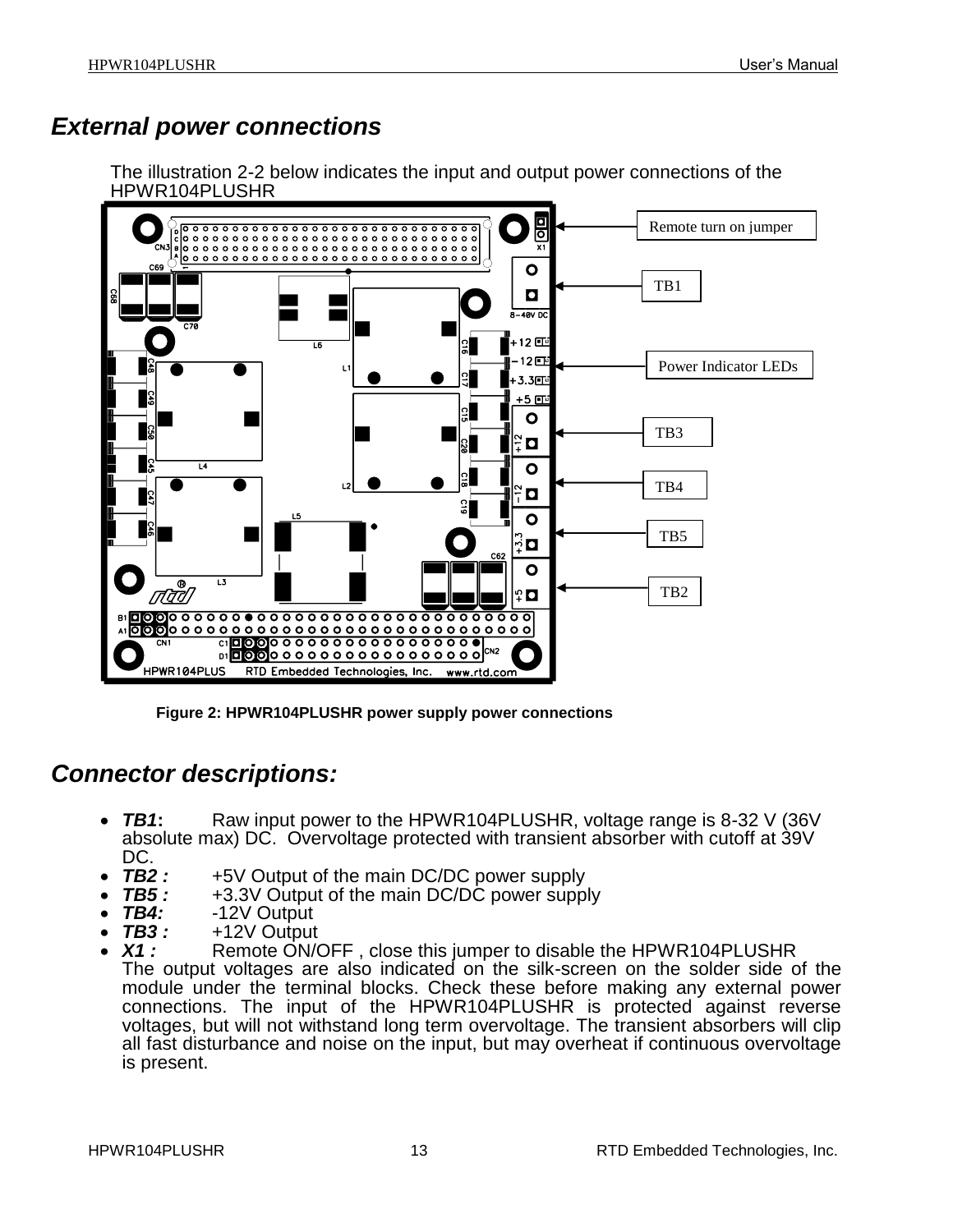Note: The module input power may be up to  $100 \text{ W}$ , this will require AWG 16 wire  $(1.14 \text{mm}^2)$ (Make sure this input wire is kept as short as possible to reduce voltage drops (0.005 $\Omega$ /foot) and inductive spikes (513 nH/foot).



<span id="page-13-0"></span>**Figure 3: HPWR104PLUSHR Dimensional Drawing**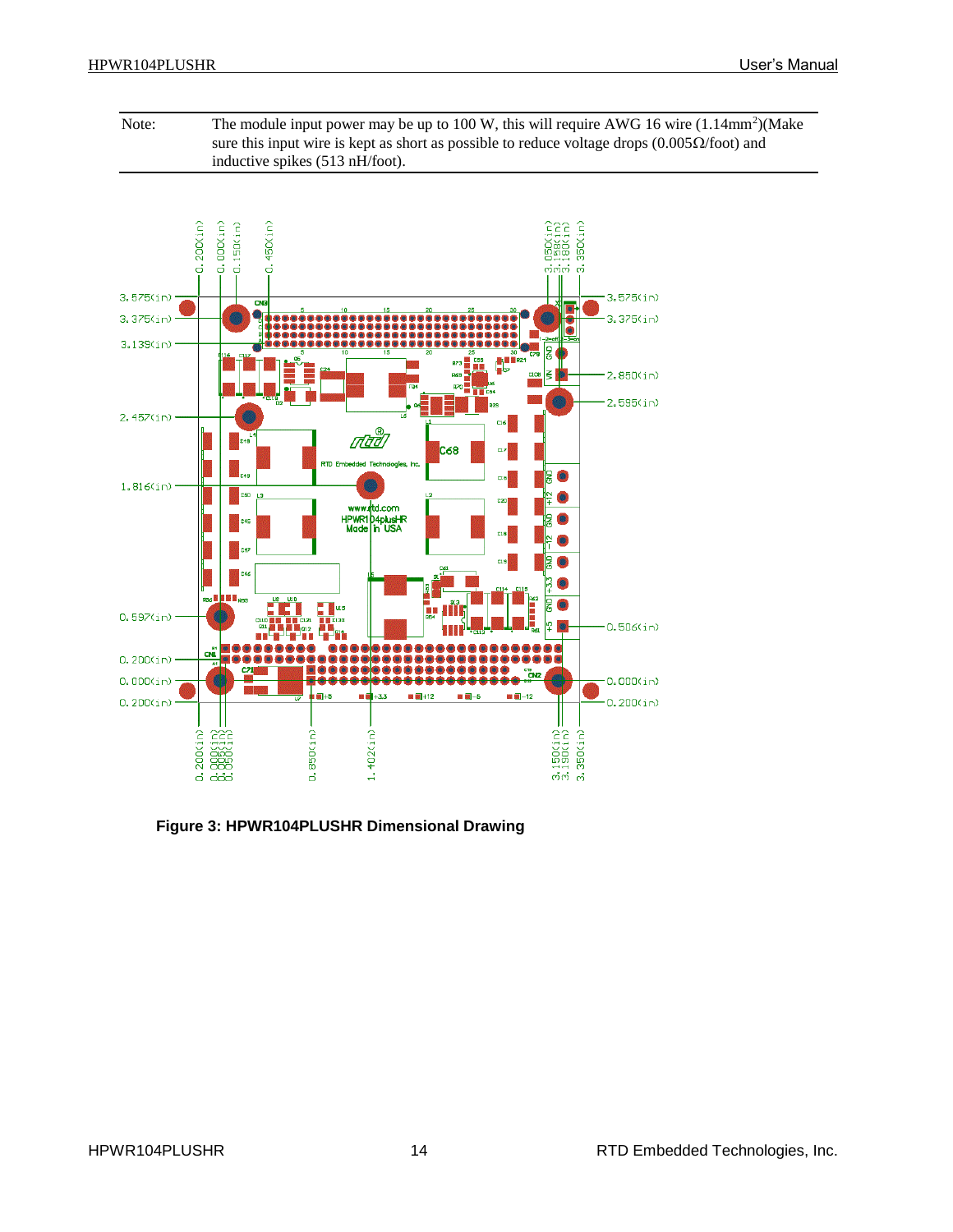## <span id="page-14-0"></span>**Chapter 3 - HARDWARE DESCRIPTION**

This chapter describes the major features of the HPWR104PLUSHR, which are the following:

- The main +5V and +3.3V converter for the PC/104 and PC/104+ busses
- The secondary power output converters +12V , –12V and –5V
- Onboard status LED's
- Overload protection
- Output power calculations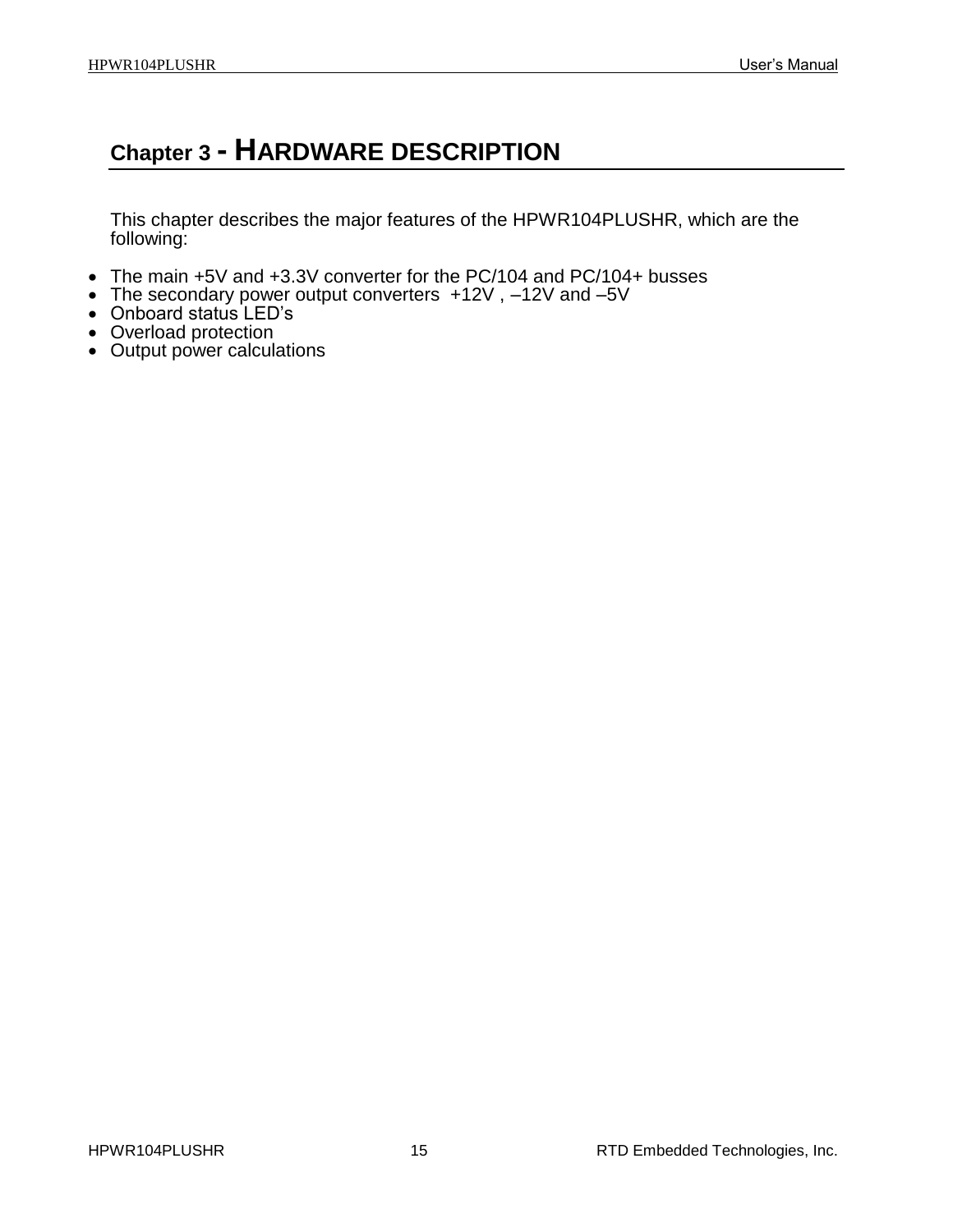

<span id="page-15-0"></span>Figure 4: Block diagram of the HPWR104PLUSHR, -5V linear regulator omitted.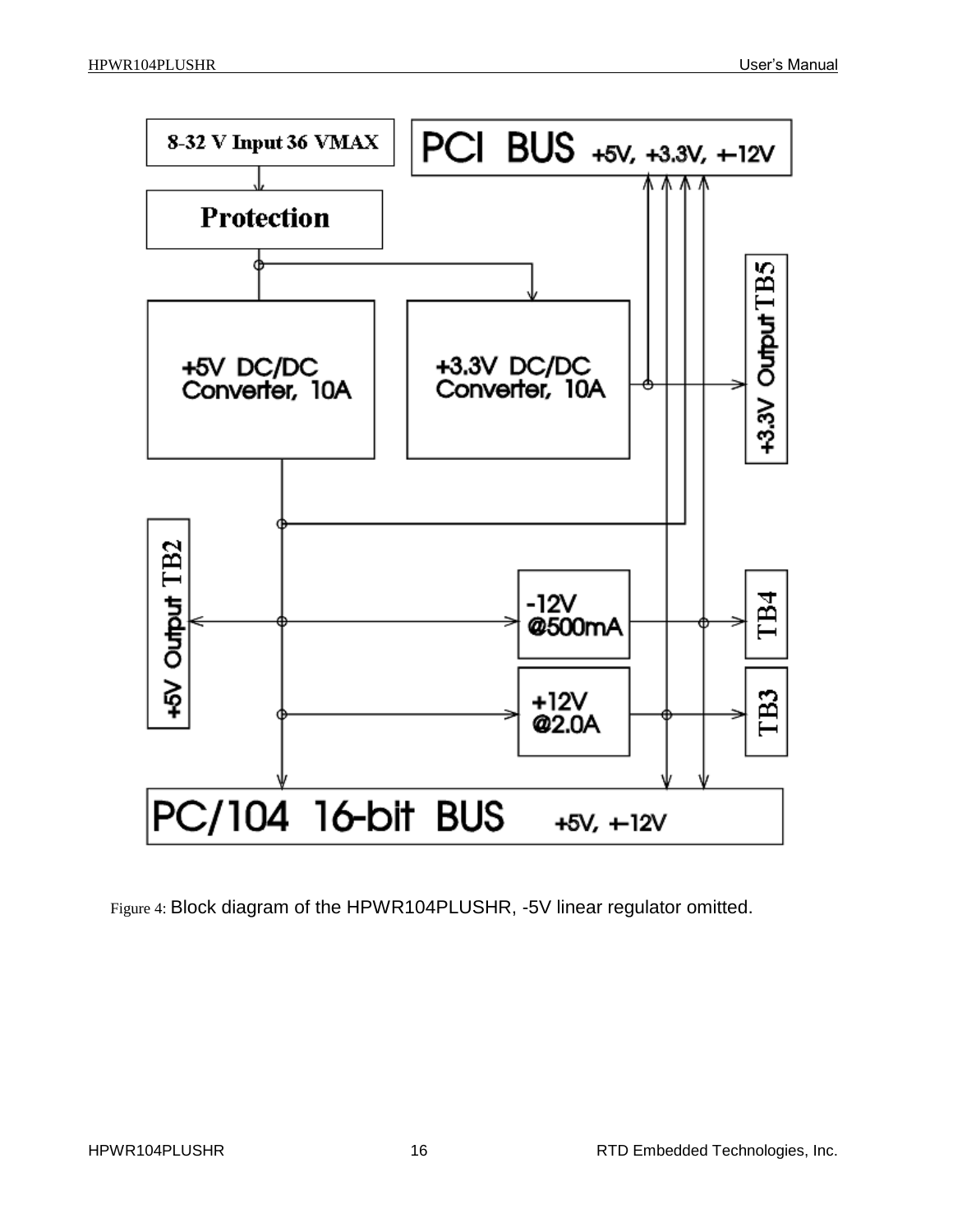### <span id="page-16-0"></span>*Main +5V and +3.3V converter for the computer*

The main +5V and the PCI bus +3.3V output use a synchronous, switch-mode DC-DC converter design. The output current of both of these independent converters this limited to 10A. These converters have excellent dynamic and transient response capabilities making it an ideal high-speed computer power supply. Use of low loss MOSFET-transistors allows operation without an additional heat-sink. Internal layers of the PCB are used to distribute heat evenly.

Input circuitry of the HPWR104PLUSHR is protected with a 36V fast transient absorber diode and a low loss forward schottky diode. These devices are necessary to protect the input in automotive and industrial installations against fast over-voltage spikes and reverse voltage transients. These situations exist in vehicle systems with alternators/chargers or in systems with electrically controlled hydraulic or pneumatic inductive valves and solenoids.

The +5V converter, located closer to the power connectors, feeds the PC/104 AT bus and the PCI bus +5V pins with power. This power can also be supplied from the board from an external terminal block TB2. (See previous section for the location of terminal block TB2.) The +3.3V converter located near the PCI bus connector only feeds the +3.3V power pins of the PCI bus. A terminal block at the side of the board next to the +5V output can be used to power other external +3.3V devices.

Input range is guaranteed from 8 up to 40V under full load and in worst conditions over the full rated tempearture range. Note that start up current may exceed stead-state current consumtion.

### <span id="page-16-1"></span>**Current Limit**

To protect against fault or short-circuit conditions all voltages are equipped with current fold-back, current limiting circuitry to provide continuous overload protection. After reaching the current limit point the voltage output will range between the rated output and zero depending on the amount of overload Once the short circuit condition is removed, the output will return to the nominal value without restarting the unit.

### <span id="page-16-2"></span>**Remote On/Off control**

Header connector X1 near the input terminal block is the remote ON/OFF selection switch. Closing this connection will disable the HPWR104PLUSHR and turn the converter "OFF". In this condition the HPWR104PLUSHR will consume minimum power. This signal could be connected to the ignition key of an automobile or machine.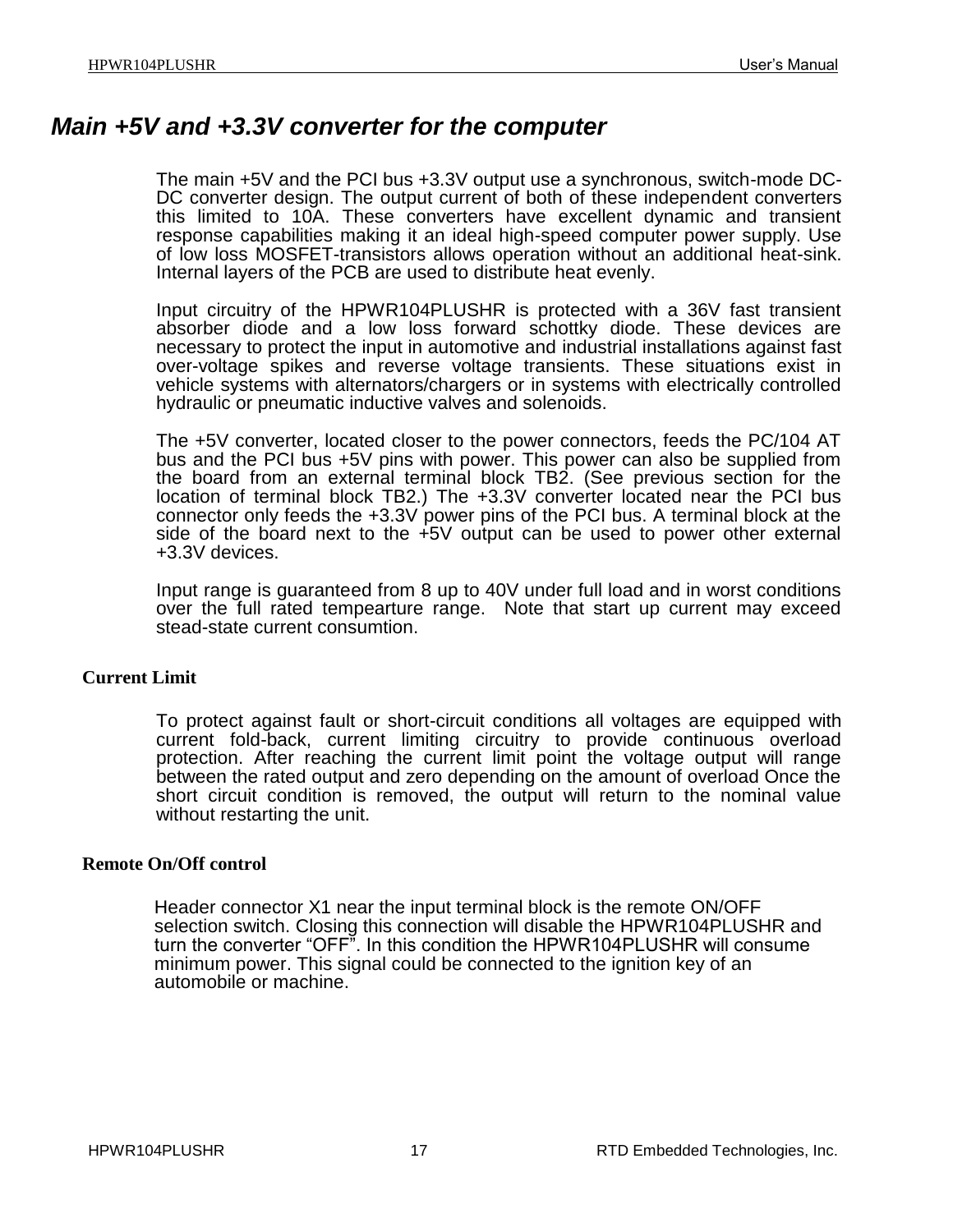## <span id="page-17-0"></span>*Secondary +12V and -12V and –5V converters*

+5V to +-12V converters generates +-12V for peripheral devices such as EL- or TFT- panels, hard drives, motors etc. The +12V output is capable of supplying up to 2.0A of current. +12V power is available from terminal block TB3. The -12V power is available from terminal block TB1. (See previous section for location of TB3) . The +12V and -12V supplies also power the PC/104 and the PCI bus. A 100mA output –5V supply output is regulated from the –12V supply. This –5V output is only connected to the ISA-bus –5V power pin and is not externally available.

### <span id="page-17-1"></span>**Onboard status LED's**

The HPWR104PLUSHR is equipped with 3 indicator LED's. The function of the LED's is described below.

- LED1 Green. Indicates +5V power converter is operational<br>• LED2 Green. Indicates +3.3V power converter is operational
- LED2 Green. Indicates +3.3V power converter is operational<br>• LED3 Green. Indicates +12V converter is operational
- LED3 Green. Indicates +12V converter is operational<br>• LED4 Green. Indicates -12V converter is operational
- Green. Indicates -12V converter is operational

#### <span id="page-17-2"></span>**Overload protection**

Both +5V and the +3.3V converter is current limited to 10A. The current limit is slightly higher that the maximum continuous output current to ensure reliable operation near the maximum rated output power.

The +12V converter is rated to 2A and the -12V converter is rated for 500mA. The +12V converter output is limited to 2.0A. The -12V converter output is limited to 500mA. The outputs of the +12V and -12V converters will allow short-term error conditions, and are not designed to accept long-term over-voltage or reverse polarity.

Use of Ultra-low ESR tantalum capacitors and stable temperature characteristics ensure low noise and good transient performance over the complete rated operating temperature range of –40 to +85C. PCB layout is optimized to provide lowest radiated and conducted noise.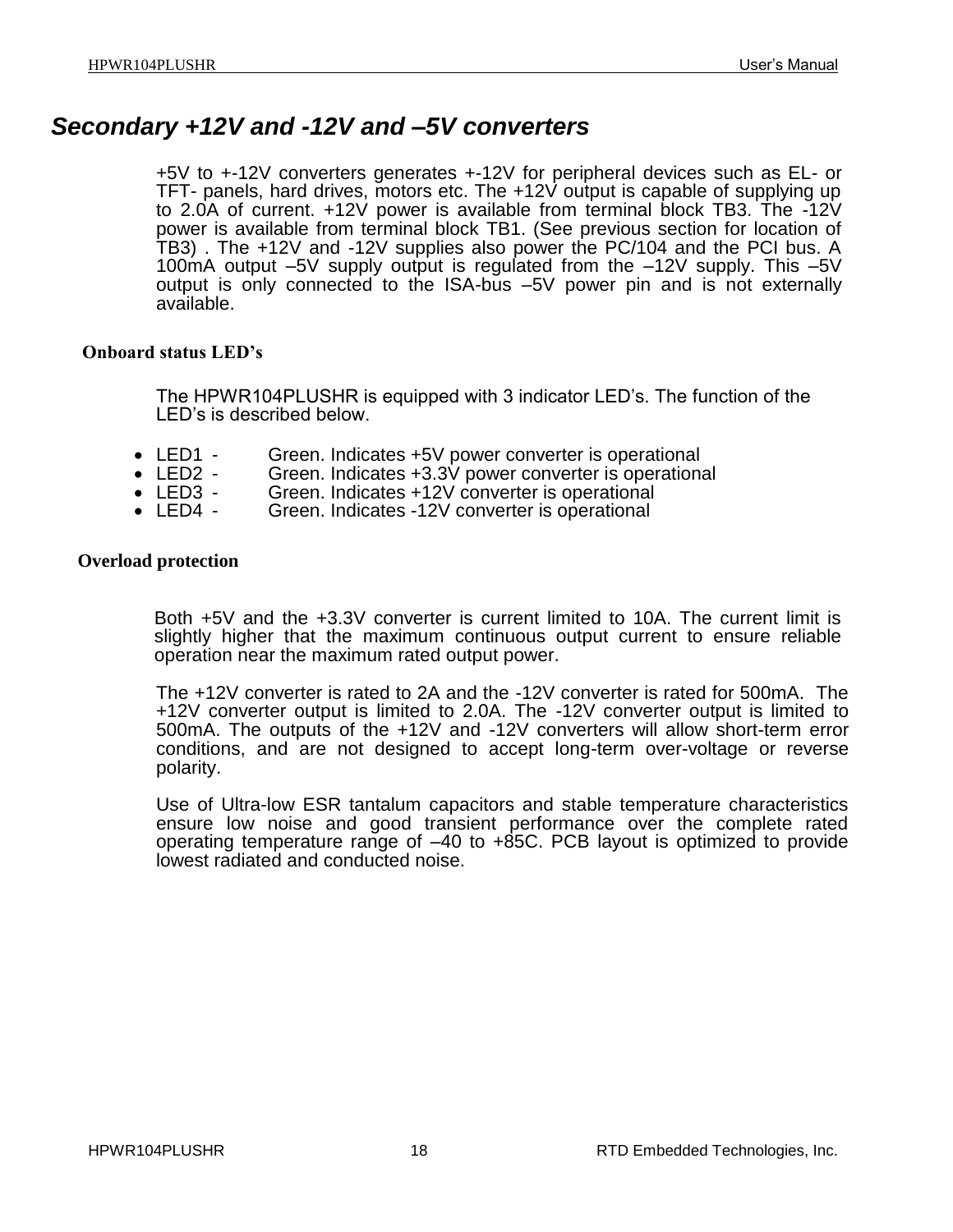## <span id="page-18-0"></span>*Output power calculations*

The maximum available power for the +5V computer system can be estimated using the following method: 5V efficiency 90% 3.3V efficiency 88% 12V efficiency 90% -12V efficiency 77% -5V efficiency 30% All loads are in Watts  $L1 = 5V$  primary load (load on just 5V supply)  $L2 = 3.3V$  load  $L3 = 12V$  load L4 =  $-12V$  primary load (load on just  $-12V$  supply)  $L5 = -5V$  load L6 =  $-12V$  total load = L4 + (L5/0.3) L7 = 5V total load = L1 +  $(L3/0.9) + (L6/0.77)$  $L_{\text{TOTAI}} = L2 + L7$  $L_{\text{TOTAl}} < 83 \text{ Watts}$ 

Note: Even though the total output power figure of 83 Watts is not exceeded one must remember not to overload an individual output! Care must be taken not to thermally overload the unit. The maximum specified output power may not be available if the ambient temperature rises, and in this case additional heat sinking or additional airflow may be necessary. Even though the unit can stay cooled with natural convection, enclosing the unit in a container may require heat sinking depending on the load and temperature in the container.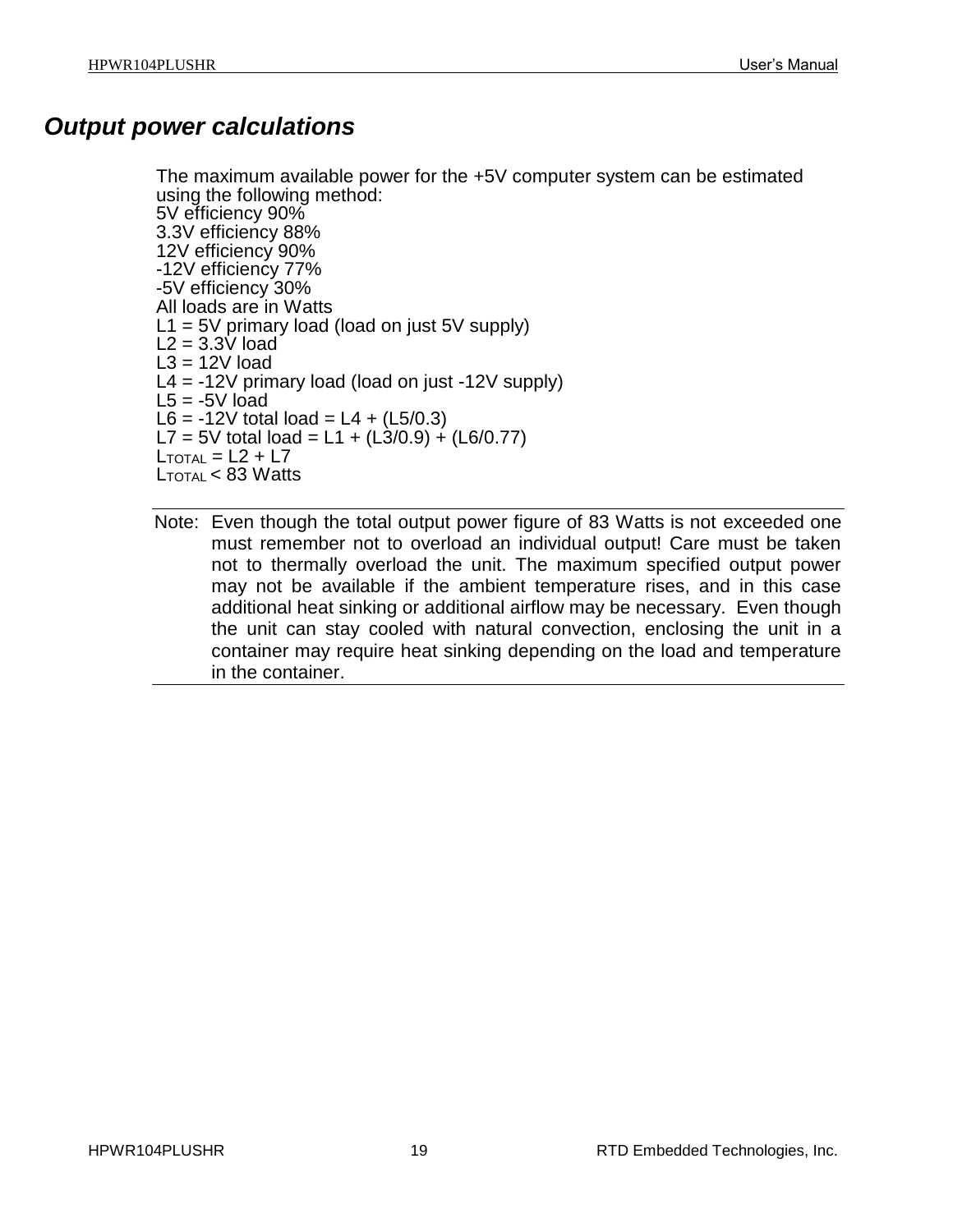## <span id="page-19-0"></span>**Chapter 4 HPWR104PLUSHR SPECIFICATIONS**

## <span id="page-19-1"></span>*Host interface*

PC/104+ busses with +5V, +3.3V, +12V, -12V, and –5V

## <span id="page-19-2"></span>*Power supply specifications*

<span id="page-19-3"></span>**Input voltage range**

<span id="page-19-4"></span>**Output Power (83W total)**

8-32V DC (36V absolute maximum)

+5V@10A +3.3V@10A +12V@2,0A -12V@500mA -5V@100mA

<span id="page-19-5"></span>**Input Surge Current**

<span id="page-19-6"></span>**Efficiencies** 

27 Amps for 15 uSec

5V efficiency 90% 3.3V efficiency 88% 12V efficiency 90% -12V efficiency 77% -5V efficiency 30% Overall 83%

<span id="page-19-7"></span>**Maximum Board Power dissipation(worst conditions)**

17 Watts

<span id="page-19-8"></span>**Output voltage regulation**

+-5% (max)

### <span id="page-19-9"></span>**Connectors**

Power connectors **Phoenix Contact** Combicon Series Host bus PC/104+ bus PC/104 stack-through, PCI solder-tail (Optionally no bus connectors)

<span id="page-19-10"></span>**Electromechanical**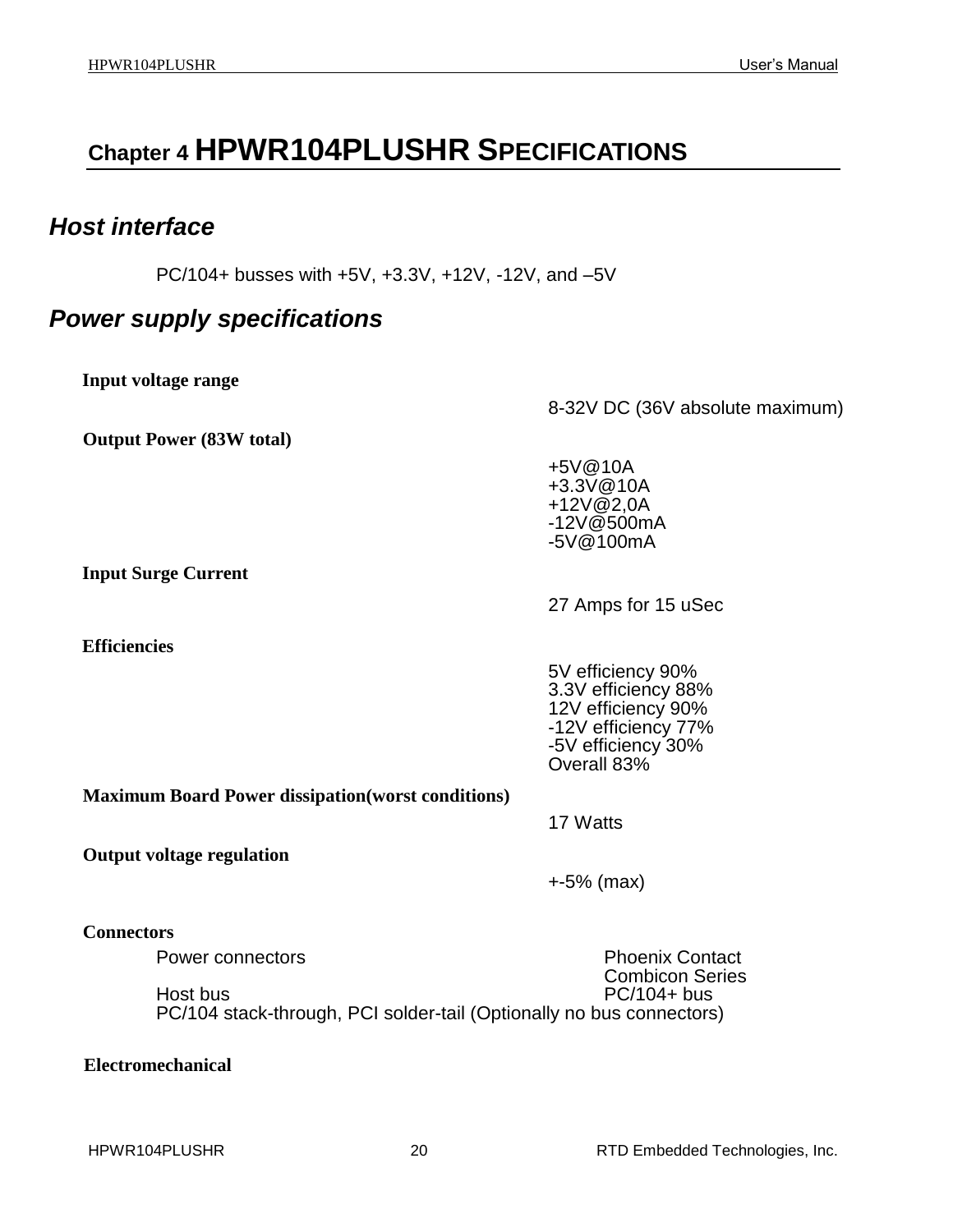Operating temperature range  $-40$  to +85C (may require airflow and or heat sinking in containers) Maximum Internal power dissipated by LEDs and internal circuitry 1.85 Watts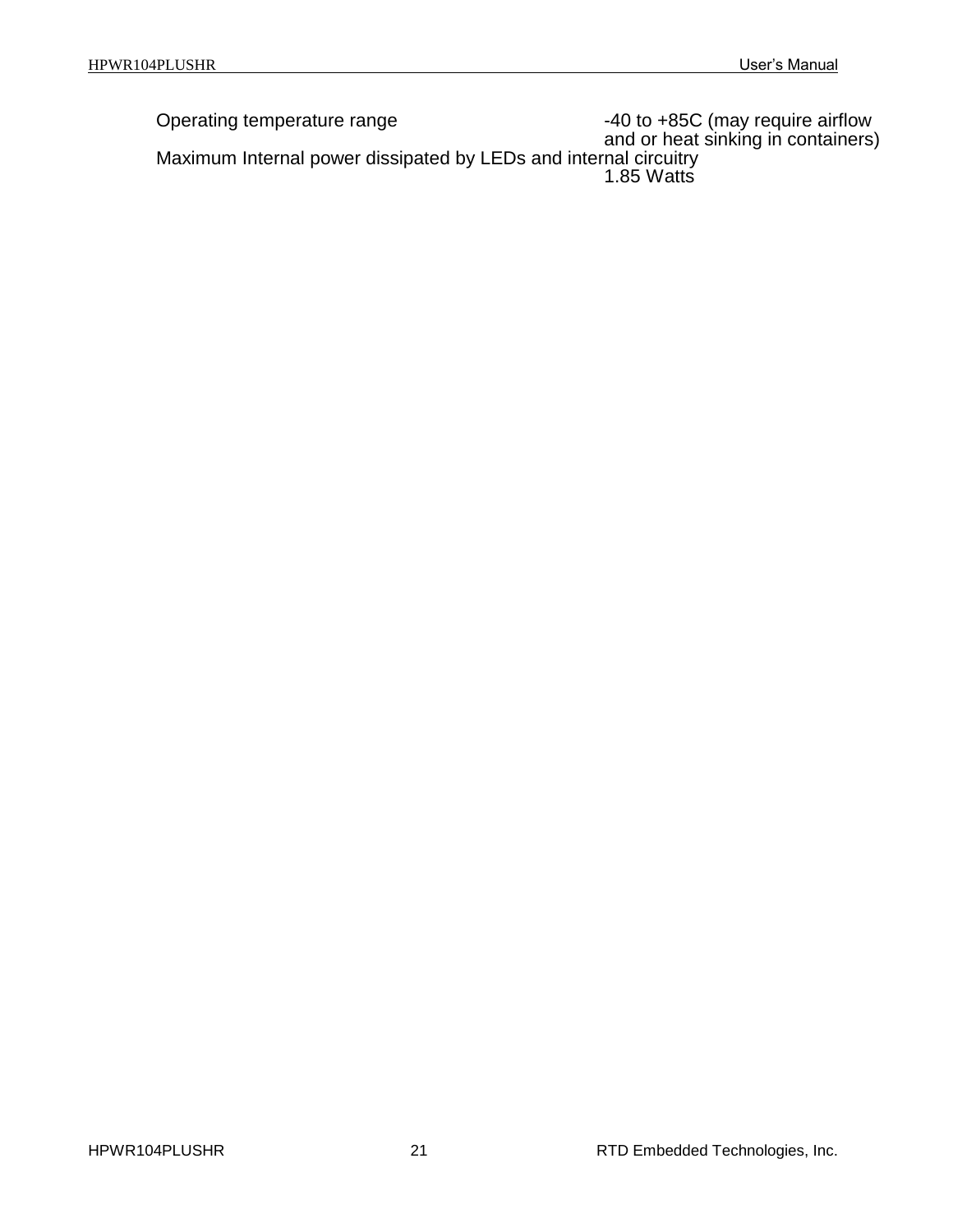## <span id="page-21-1"></span><span id="page-21-0"></span>**Chapter 5 RETURN POLICY AND WARRANTY**

## *Return Policy*

If you wish to return a product to the factory for service, please follow this procedure:

Read the Limited Warranty to familiarize yourself with our warranty policy.

Contact the factory for a Return Merchandise Authorization (RMA) number.

Please have the following available:

- Complete board name
- Board serial number
- A detailed description of the board's behavior

**List the name of a contact person**, familiar with technical details of the problem or situation, **along with their phone and fax numbers, address, and e-mail address** (if available).

#### **List your shipping address!!**

Indicate the shipping method you would like used to return the product to you. *We will not ship by next-day service without your pre-approval.*

*Carefully package the product, using proper anti-static packaging.*

*Write the RMA number in large (1") letters on the outside of the package.*

*Return the package to:*

*RTD Embedded Technologies, Inc. 103 Innovation Blvd. State College PA 16803-0906 USA*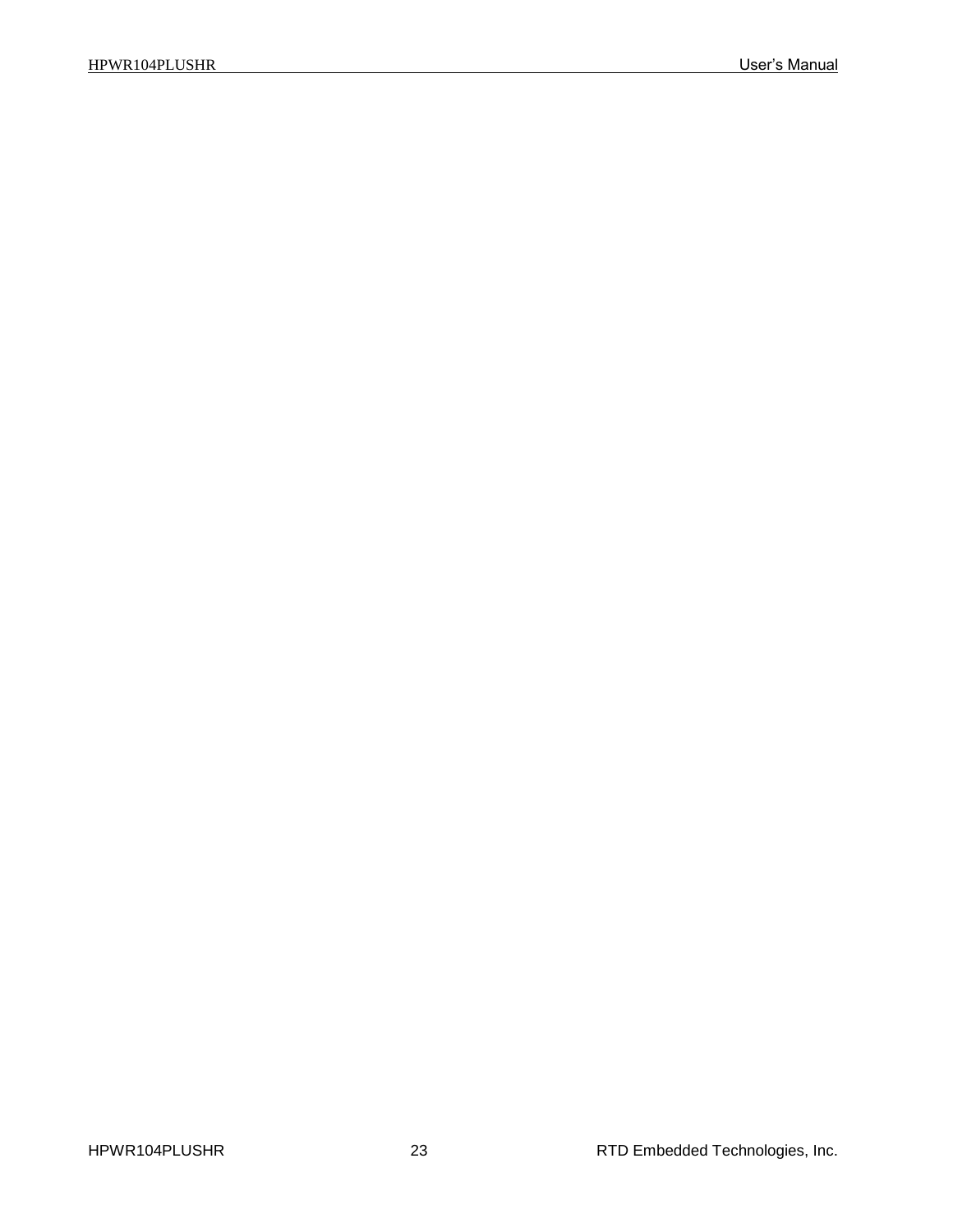## <span id="page-23-0"></span>**Chapter 6 LIMITED WARRANTY**

RTD Embedded Technologies, Inc. warrants the hardware and software products it manufactures and produces to be free from defects in materials and workmanship for one year following the date of shipment from RTD Embedded Technologies, INC. This warranty is limited to the original purchaser of product and is not transferable.

During the one year warranty period, RTD Embedded Technologies will repair or replace, at its option, any defective products or parts at no additional charge, provided that the product is returned, shipping prepaid, to RTD Embedded Technologies. All replaced parts and products become the property of RTD Embedded Technologies. Before returning any product for repair, customers are required to contact the factory for an RMA number.

THIS LIMITED WARRANTY DOES NOT EXTEND TO ANY PRODUCTS WHICH HAVE BEEN DAMAGED AS A RESULT OF ACCIDENT, MISUSE, ABUSE (such as: use of incorrect input voltages, improper or insufficient ventilation, failure to follow the operating instructions that are provided by RTD Embedded Technologies, "acts of God" or other contingencies beyond the control of RTD Embedded Technologies), OR AS A RESULT OF SERVICE OR MODIFICATION BY ANYONE OTHER THAN RTD Embedded Technologies. EXCEPT AS EXPRESSLY SET FORTH ABOVE, NO OTHER WARRANTIES ARE EXPRESSED OR IMPLIED, INCLUDING, BUT NOT LIMITED TO, ANY IMPLIED WARRANTIES OF MERCHANTABILITY AND FITNESS FOR A PARTICULAR PURPOSE, AND RTD Embedded Technologies EXPRESSLY DISCLAIMS ALL WARRANTIES NOT STATED HEREIN. ALL IMPLIED WARRANTIES, INCLUDING IMPLIED WARRANTIES FOR MECHANTABILITY AND FITNESS FOR A PARTICULAR PURPOSE, ARE LIMITED TO THE DURATION OF THIS WARRANTY. IN THE EVENT THE PRODUCT IS NOT FREE FROM DEFECTS AS WARRANTED ABOVE, THE PURCHASER'S SOLE REMEDY SHALL BE REPAIR OR REPLACEMENT AS PROVIDED ABOVE. UNDER NO CIRCUMSTANCES WILL RTD Embedded Technologies BE LIABLE TO THE PURCHASER OR ANY USER FOR ANY DAMAGES, INCLUDING ANY INCIDENTAL OR CONSEQUENTIAL DAMAGES, EXPENSES, LOST PROFITS, LOST SAVINGS, OR OTHER DAMAGES ARISING OUT OF THE USE OR INABILITY TO USE THE PRODUCT.

SOME STATES DO NOT ALLOW THE EXCLUSION OR LIMITATION OF INCIDENTAL OR CONSEQUENTIAL DAMAGES FOR CONSUMER PRODUCTS, AND SOME STATES DO NOT ALLOW LIMITATIONS ON HOW LONG AN IMPLIED WARRANTY LASTS, SO THE ABOVE LIMITATIONS OR EXCLUSIONS MAY NOT APPLY TO YOU.

THIS WARRANTY GIVES YOU SPECIFIC LEGAL RIGHTS, AND YOU MAY ALSO HAVE OTHER RIGHTS WHICH VARY FROM STATE TO STATE.